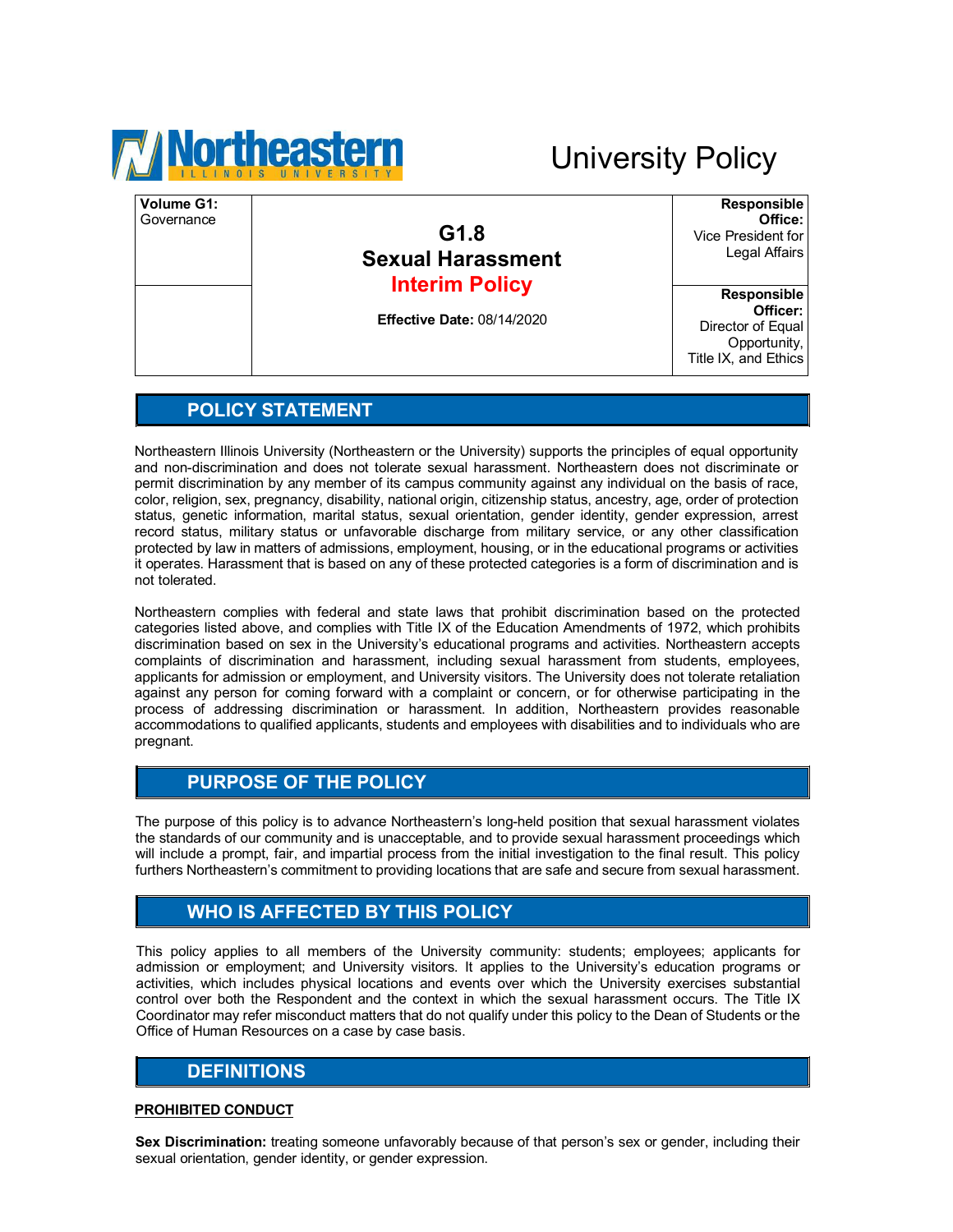

Responsible Officer: Director of Equal Opportunity, Title IX, and Ethics Responsible Office: Vice President for Legal Affairs and General Counsel

**Sexual Harassment:** an umbrella term encompassing sexual assault, *quid pro quo* harassment, hostile environment harassment, stalking, dating violence and domestic violence. Sexual harassment means conduct on the basis of sex that satisfies one or more of the following: (1) a University employee conditioning the provision of an aid, benefit, or service of the recipient on an individual's participation in unwelcome sexual conduct; (2) unwelcome conduct on the basis of sex determined by a reasonable person to be so severe, pervasive, and objectively offensive that it effectively denies a person equal access to the recipient's education program or activity; or (3) sexual assault, dating violence, domestic violence, and stalking, as defined in this policy.

**Hostile Environment Harassment:** unwelcome conduct determined by a reasonable person to be so severe, pervasive, and objectively offensive that it effectively denies a person equal access to an education program or activity.

*Quid Pro Quo* **Harassment:** the conduct of an employee conditioning the provision of an aid, benefit or service on an individual's participation in unwelcome sexual conduct.

**Sexual Assault:** Sexual assault is an offense that meets the definition of rape, statutory rape, fondling, or incest, as defined below.

- Rape: penetration, no matter how slight, of the vagina or anus with any body part or object, or oral penetration by a sex organ of another person, without the consent of the survivor.
- Statutory rape: sexual intercourse with a person who is under the statutory age of consent.
- Fondling: touching of the private body parts of another person for the purpose of sexual gratification, without the consent of the survivor, including instances where the survivor is incapable of giving consent because of their age or temporary or permanent mental incapacity.
- Incest: sexual intercourse between persons who are related to each other within the degrees wherein marriage is prohibited by law.

**Sexual Abuse:** sexual penetration by force or the threat of force. However, if a victim is under the age of 17, or if the victim is unable to understand the nature of the act or give knowing consent, sexual abuse does not need to include penetration. Sexual abuse is a type of sexual assault and constitutes a severe form of sexual harassment that violates this policy and the Illinois Criminal Code.

**Sexual Penetration:** any contact, however slight, between the sex organ or anus of one person by an object, the sex organ, mouth, or anus of another person, or any intrusion, however slight, of any part of the body of one person or of any object into the sex organ or anus of another person, including but not limited to cunnilingus, fellatio, or anal penetration. Evidence of emission of semen is not required to prove sexual penetration. Non-consensual sexual penetration constitutes sexual assault. If one individual or a group of individuals forces a person to engage in non-consensual sexual penetration with respect to any consenting or non-consenting party, this conduct constitutes sexual assault.

**Sexual Conduct:** any knowing touching or fondling by the victim or the accused, either directly or through clothing, of the sex organs, anus, or breast of the victim or the accused, or any part of the body of a child under 13 years of age, or any transfer or transmission of semen by the accused upon any part of the clothed or unclothed body of the victim, for the purpose of sexual gratification or arousal of the victim or the accused.

**Sexual Exploitation:** the use of another person's nudity or sexual activity without consent for the purpose of sexual gratification, financial gain, personal benefit, personal advantage, or any other non-legitimate purpose. Sexual exploitation includes, but is not limited to:

- Without the knowledge and consent of all participants, observing, recording, or photographing nudity or sexual activity of one or more persons in a location where there is a reasonable expectation of privacy, allowing another to observe, record, or photograph nudity or sexual activity of one or more persons, or otherwise distributing recordings, photographs, or other images of the nudity or sexual activity of one or more persons; or
- Sending sexually explicit materials of another person without consent of the recipient.

**Dating Violence:** violence committed by a person who is or has been in a social relationship of a romantic or intimate nature with the survivor and where the existence of such a relationship shall be determined based on a consideration of the following factors: (1) the length of the relationship; (2) the type of relationship; and (3) the frequency of interaction between the persons involved in the relationship.

Page 2 of 12 **Domestic Violence:** includes felony or misdemeanor crimes of violence committed by a current or former spouse or intimate partner of the survivor, by a person with whom the survivor shares a child in common, by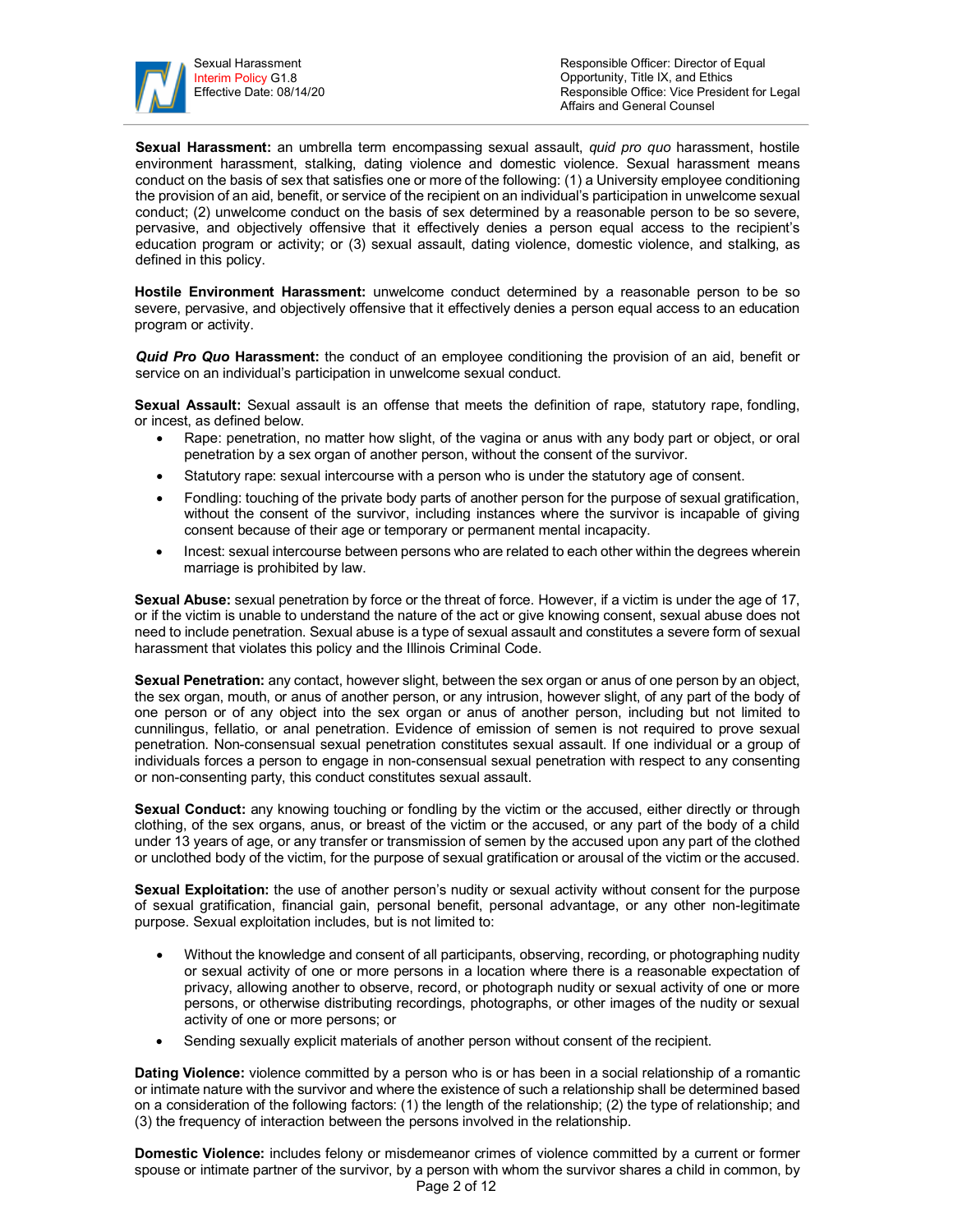

Responsible Officer: Director of Equal Opportunity, Title IX, and Ethics Responsible Office: Vice President for Legal Affairs and General Counsel

a person who is cohabitating with or has cohabitated with the survivor as a spouse or intimate partner, by a person similarly situated to a spouse of the survivor under the state domestic or family violence laws, or by any other person against an adult or youth victim who is protected from that person's acts under the state domestic or family violence laws.

**Stalking:** engaging in a course of conduct directed at a specific person that would cause a reasonable person to fear for their safety or the safety of others, or suffer substantial emotional distress.

**Retaliation:** intimidation, threats, coercion, or discrimination against any individual for purpose of interfering with any right or privilege secured by Title IX because the individual has made a report or complaint, testified, assisted, or participated or refused to participate in any investigation, proceeding, or hearing.

**False Complaint:** a Complaint made by an individual knowingly and intentionally in bad faith. A person who files a false complaint under this policy is subject to University discipline as described more fully below. A finding of not responsible in a sexual harassment hearing does not indicate that a Complaint was false.

#### **RELATED DEFINITIONS**

**Complaint:** a formal written document submitted to the Title IX Coordinator that provides a Complainant's detailed description of a sexual harassment incident or incidents and identifies information about the Respondent to the greatest extent possible.

**Complainant:** an individual who has reported being or is alleged to be the victim of conduct that could constitute sexual harassment.

**Respondent:** an individual who has been reported to be the perpetrator of conduct that could constitute sexual harassment.

**Supportive Measures:** non-disciplinary, non-punitive individualized services offered as appropriate, reasonably available, and without fee or charge to the Complainant or the Respondent before or after the filing of a formal Complaint or where no formal Complaint has been filed. Such measures are designed to restore or preserve equal access to the recipient's education program or activity without unreasonably burdening the other party, including measures designed to protect the safety of all.

**Consent:** is informed, freely given, and mutual. Sexual activity requires consent, which is defined as voluntary, positive agreement between the participants to engage in specific sexual activity. Consent to sexual activity can be communicated in various ways, but one should presume that consent has not been given in the absence of clear, positive agreement. While verbal consent is not an absolute requirement for consensual sexual activity, verbal communication prior to engaging in sex helps to clarify consent. If coercion, intimidation, threats, or physical force is used, there is no consent. If a person is mentally or physically incapacitated or impaired so that such person cannot understand the fact, nature, or extent of the sexual situation, there is no consent; this includes impairment or incapacitation due to alcohol or drug consumption, or being asleep or unconscious. There is no consent when there is force, expressed or implied, or use of duress or deception. Silence does not by itself constitute consent, nor does past consent to sexual activities by itself imply ongoing or future consent. Moreover, undertaking a new type of sexual activity requires that new consent be provided. A person's consent to engage in sexual activity with one person does not constitute consent to engage in sexual activity with another person. A person's manner of dress does not constitute consent and may not be considered as a factor under this policy. A person can withdraw consent at any time.

**Title IX Coordinator:** the University official responsible for implementing Northeastern's Sexual Harassment policy. This official ensures the University's compliance with Title IX, and coordinates the University's responses to all complaints involving potential sex discrimination. Any Title IX reports or complaints should be directed to the Title IX Coordinator at titleix@neiu.edu or (773) 442-5412.

**Advisor:** provides assistance to Complainants and Respondents with cross-examinations during the hearing process described within this policy. Advisors may be staff, faculty, or third-parties engaged by the Title IX Coordinator or selected by the Complainant or Respondent.

**Confidential Advisor:** an employee of the University to provide emergency and ongoing support to student survivors of sexual violence. The Confidential Advisor informs survivors of the survivor's rights and reporting options, and provides resources and services. The Confidential Advisor is not required to notify the Title IX Coordinator or University of any sexual harassment reports. Northeastern's Confidential Advisor, Rae Joyce Baguilat, may be reached at (773) 442-4686 or confidentialadvisor@neiu.edu.

**Hearing Officer:** the official designated by the University to oversee the live hearing and issue the written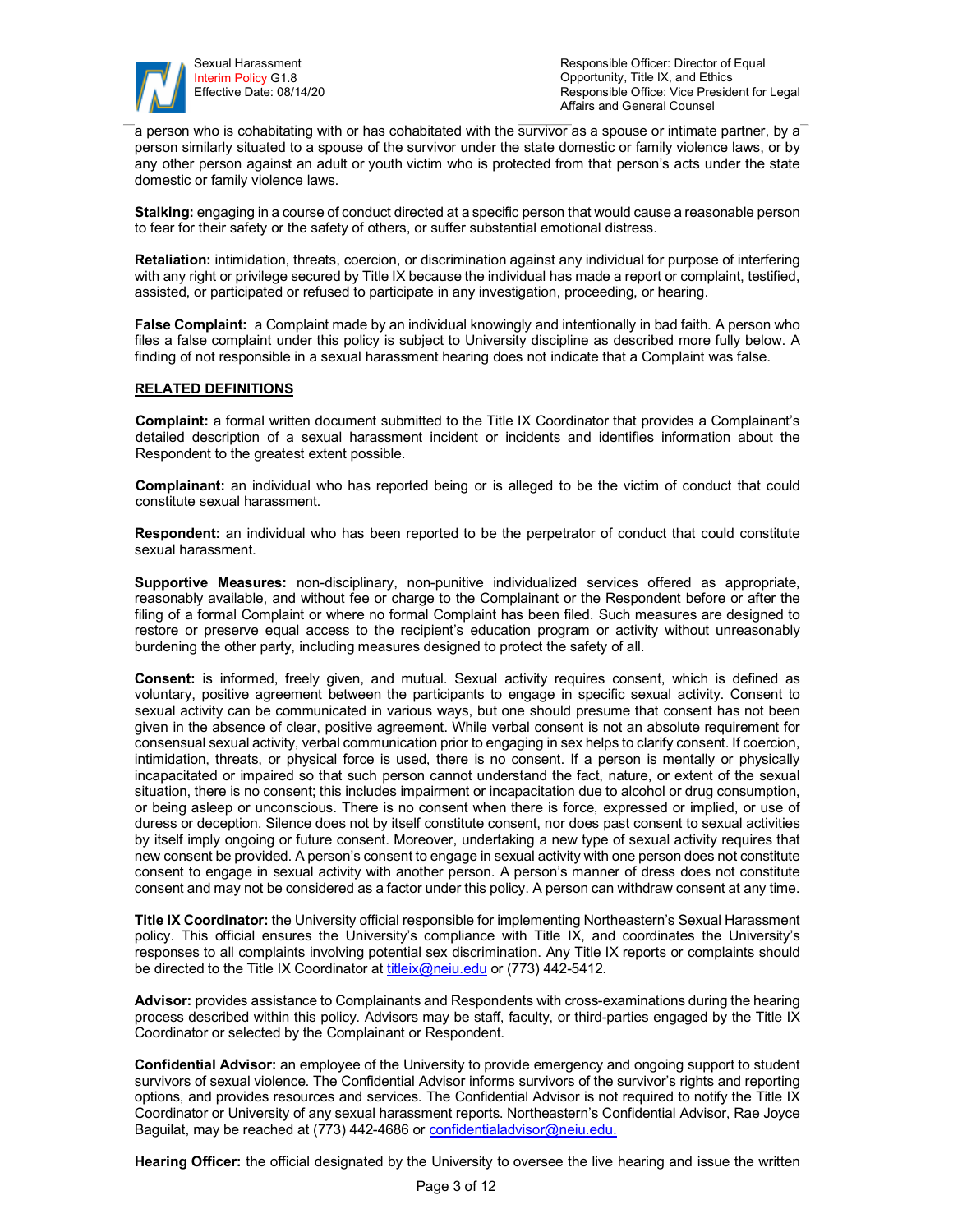

determination (including remedial measures and sanctions, if applicable) to the Complainant and Respondent. The hearing officer is the decision-maker regarding whether a Respondent violated the Sexual Harassment Policy. The University may designate an employee or third-party to serve as the hearing officer.

**Appeals Officer:** the official designated by the University to decide an appeal by the Complainant and/or Respondent. The University may designate a senior administrator or third-party to serve as the appeals officer.

**Visitor:** a person who temporarily comes to any University location or attends a University-sponsored educational program or activity.

### **REGULATIONS**

Illinois Criminal Sexual Assault and Abuse Act, 720 ILCS 5/12-12, 720 ILCS 5/12. et seq. to 5/16. et seq. Illinois Domestic Violence Act, 750 ILCS 60/ Illinois Human Rights Act, 775 ILCS 5/ Illinois Preventing Sexual Violence in Higher Education Act, 110 ILCS 155/1 Illinois Stalking and Cyberstalking Act, 720 ILCS 5/12-7.3, 720 ILCS 5/12 7.5 Jeanne Clery Disclosure of Campus Security Policy and Campus Crime Statistics Act (Clery Act), 20 U.S.C. § 1092(f) Preventing Sexual Violence in Higher Education Act, Illinois Public Act 099- 0426 Safe Homes Act, Public Act 094-1038 Sexual Assault Awareness Education, 110 ILCS 305/40 Sexual Assault Survivors Emergency Treatment Act (SASETA), 410 ILCS 70/ Title IX of the Education Amendments Act of 1972 (Title IX), Title 20 U.S.C. Sections 1681- 1688 Title IX Regulations, 34 CFR Part 106 Title VII of the Civil Rights Act of 1964, 42 U.S.C. §§ 2000e, et seq., as amended Victims' Economic Security and Safety Act (VESSA), 820 ILCS 180/ 325 ILCS 5/ Abused and Neglected Child Reporting Act

### **PROCEDURES**

#### **I. RESOURCES FOR GETTING HELP**

**Support and Resources:** the needs of an individual who has been subject to sexual harassment vary from person to person. Northeastern offers a diverse array of services and external resources, many of which may be accessed 24 hours a day, so that a person may choose what is most helpful. The University's K(NO)W More campaign provides significant support and resources to members of the campus community impacted by sexual harassment and can be accessed here at K(NO)W More. The Title IX webpage can be accessed here. Please see the Informational Material section below for additional details regarding on and off campus resources.

Northeastern is committed to ensuring that individuals who have experienced sexual harassment are treated respectfully and listened to carefully. It is well-documented that individuals in underrepresented groups are impacted by sexual harassment and especially sexual violence at a higher rate than their peers. This includes people of color, veterans, members of the LGBTQ+ community, undocumented students, indigenous women and persons with disabilities. Northeastern is dedicated to a culturally competent approach to prevent sexual harassment, and recognizes the societal and institutional barriers for many members of our campus community.

**Seeking Confidential Support on Campus:** the Confidential Advisor, University Ombuds, Student Health Services, and Student Counseling Services are confidential resources exempt from reporting sexual harassment to the University. Staff in these offices are legally privileged to keep communications confidential and are provide safe spaces to talk about sexual harassment. After discussing any concerns with the Confidential Advisor, University Ombuds, Student Health Services, and/or Student Counseling Services, an individual may choose to file a Complaint of sexual harassment with the Title IX Coordinator.

**Supportive Measures:** supportive measures are non-disciplinary, non-punitive individualized services or accommodations provided by the Title IX Coordinator to the Complainant or Respondent. Such measures will be provided to a person alleging sexual harassment regardless of whether a Complaint was or will be filed. Examples of supportive measures include, but are not limited, to: No Contact Orders; class or work schedule changes; housing changes; academic support or adjustments; transportation arrangements; and safety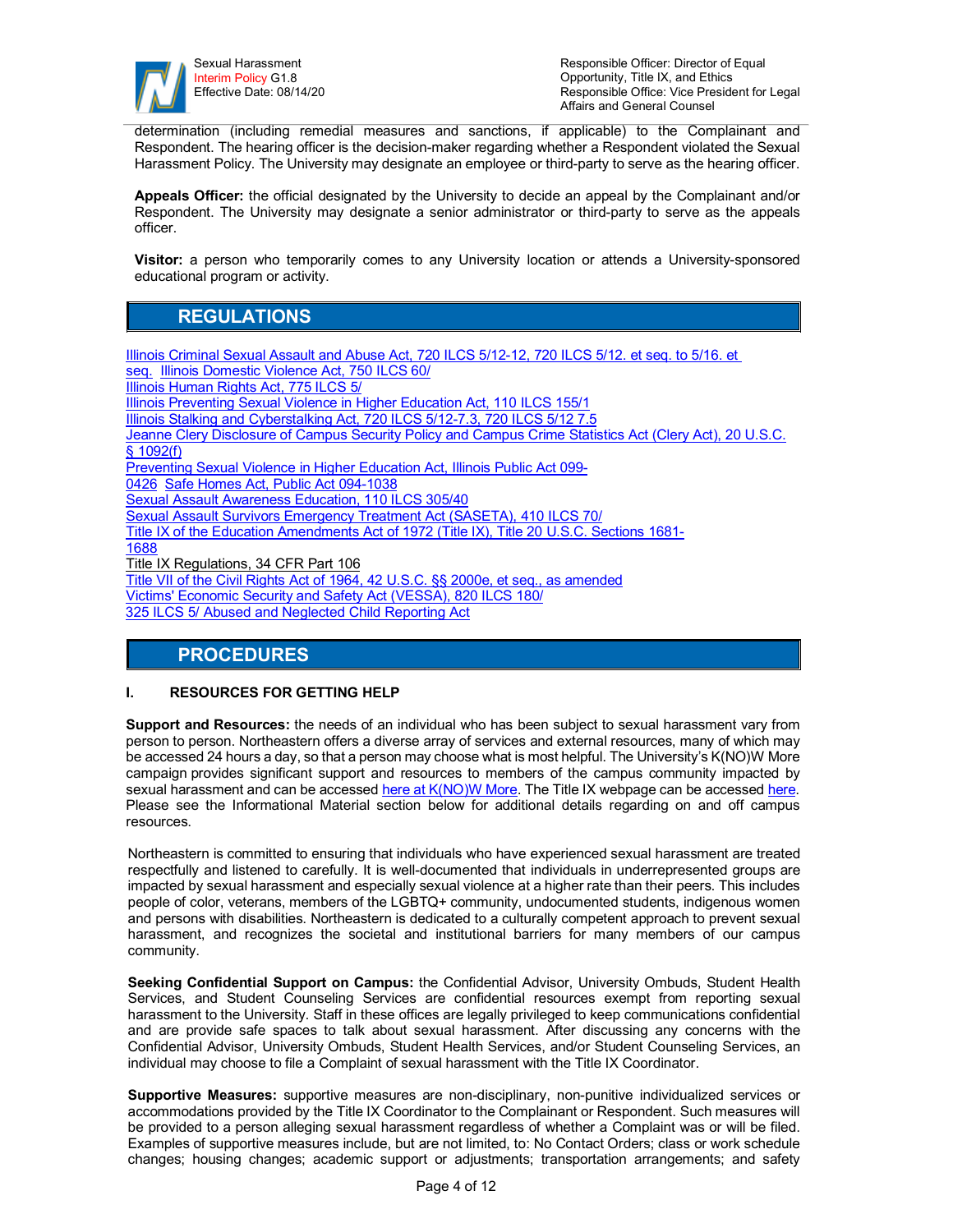

Responsible Officer: Director of Equal Opportunity, Title IX, and Ethics Responsible Office: Vice President for Legal Affairs and General Counsel

planning. Supportive measures are available for both parties and will be individualized based on the information gathered by the Title IX Coordinator, making every effort to avoid depriving student Complainants or Respondents access to their education. The supportive measures needed by each individual may change over time, and the Title IX Coordinator shall communicate with the Complainant and Respondent throughout any investigation and hearing process to address evolving needs. Requests to challenge or adjust supportive measures should be made in writing to the Title IX Coordinator, who will determine such requests based on the information available at the time.

**Seeking Medical Assistance and Preserving Physical Evidence:** the University urges anyone who has experienced sexual violence to seek support as soon as possible to minimize and treat physical harm, assist with processing the unique and complex emotional aftermath, and help preserve and understand options for pressing charges. Even for someone who does not wish to report the event to the University or law enforcement, seeking medical attention as soon as possible is important. Medical professionals can also help preserve physical evidence. Additional guidance on preserving physical evidence can be found here.

**Pursuing Criminal Charges:** every individual alleging criminal sexual harassment maintains the right to file criminal charges with the appropriate local law enforcement agency in addition to filing a Complaint with the University's Title IX Coordinator. The University respects an individual's decision regarding reporting to law enforcement. Neither the Title IX Coordinator nor any faculty or staff members at the University may contact law enforcement without the explicit permission of the Complainant.

For more information about pursuing a criminal charge, individuals may call the University Police at (773) 442- 4100. Please note that University Police has officers who are specially trained to work with individuals reporting sexual violence. For emergencies, immediately call 911 (local emergency number) or (773) 442-5511 (University Police emergency number). University Police are required to send copies of reports alleging sexual harassment to the Title IX Coordinator to review for policy violations. Northeastern will reasonably assist individuals in criminal cases when requested.

#### **II. HOW TO REPORT AN INCIDENT OR FILE A COMPLAINT**

**Filing a Complaint:** the University accepts sexual harassment reports or Complaints from:

- persons who self-report
- **students**
- University employees (including faculty, staff, and student staff)
- third parties, or
- via the **anonymous Complaint form** on the Title IX webpage

All reports and complaints regarding sexual harassment should be made to the University's Title IX Coordinator. Students are strongly encouraged to report allegations of sexual harassment to the University's Title IX Coordinator.

University employees are considered mandatory reporters by Northeastern and are obligated by University rules to report allegations of sexual harassment to the Title IX Coordinator.

**Confidentiality and Privacy:** Northeastern keeps the identities of anyone making a report or Complaint of sexual harassment, the parties, and any witnesses as confidential as possible, except as permitted by the Family Educational Rights and Privacy Act (FERPA) or required by law. The expectation for individuals involved in a sexual harassment matter should be that information will be kept as private as possible, though complete confidentiality is not possible in order to address reports and conduct investigations and hearings.

The University may issue an N-Alert, an alert through the official emergency notification and warning system, to notify the community about the occurrence of a serious crime or pattern of crimes that might put the public at risk. The University annually reports criminal sexual violence data in accordance with the law. These statistics, and the list of entities to which a crime may be reported, are listed on Northeastern's University Police web pages. Campus crime statistics do not contain specific victim-identifying information.

**Amnesty:** Northeastern recognizes that an individual who has been drinking or using drugs at the time of a potential sexual harassment incident may be reluctant to report the incident due to fear of potential consequences. Northeastern provides immunity to any student who reports, in good faith, an alleged violation of this policy to a staff, student staff or faculty member of the University (including the Title IX Coordinator). A reporting student will not be subject to remedial measures or disciplinary sanctions by the University for a student conduct violation, such as underage drinking or illegal drug use that is revealed in the course of such a report, unless the University determines that the violation was egregious and/or placed the health or safety of any other person at risk.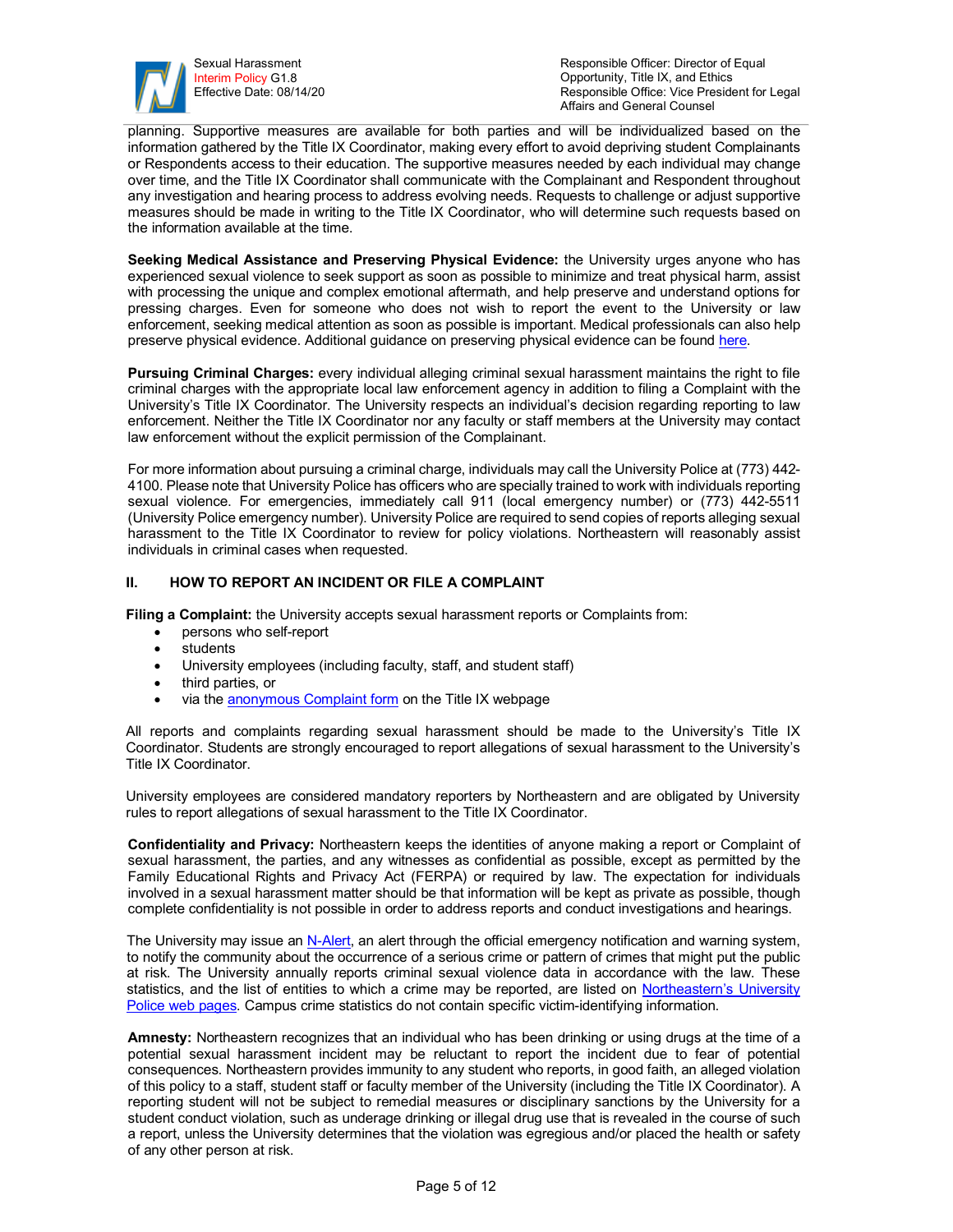

#### **III. HOW FORMAL COMPLAINTS ARE RESOLVED**

The University's procedures for resolving sexual harassment Complaints is outlined below. As an important threshold matter, sexual harassment proceedings will include a prompt, fair, and impartial process from the initial investigation to the final result. Related provisions are included in Section II. For any questions about the University's procedures, please contact the Title IX Coordinator. Asking questions about how the investigation process works does not constitute disclosing a sexual harassment matter to the University.

#### **A. PROCEDURES**

The following establishes the University's procedures for resolving Complaints involving potential violations of the Sexual Harassment Policy. The process involves:

- an assessment of whether a Complaint qualifies for resolution under this policy,
- an informal resolution option for certain cases,
- an investigation,
- a live hearing administered by a hearing officer, and
- an appeals stage.

#### **1. Initial Assessment**

Promptly after receiving a report or Complaint alleging sexual harassment, the Title IX Coordinator will provide a notice of rights and options to the Complainant. The Title IX Coordinator will make a good faith effort to conduct a private in-depth interview with the potential Complainant. At this meeting, the potential Complainant will be provided with information about resources, procedural options, and an opportunity to discuss the University's policy. The Title IX Coordinator will determine at this initial stage whether to issue supportive measures to the potential Complainant and/or potential Respondent. A person is not required to file a Complaint to be provided with supportive measures by the Title IX Coordinator. Supportive measures may also be issued any time during, as well as after, the investigation, hearing, and appeals process.

A Complaint must be signed by the Complainant or the Title IX Coordinator. The Title IX Coordinator is responsible for making the following determinations before proceeding with the investigation:

- (1) Did the conduct occur while the Complainant was participating in or attempting to participate in the University's education programs or activities?
- (2) Did the University exercise substantial control over both the Respondent and the context in which the sexual harassment occurs?
- (3) Do the facts set forth by the potential Complainant, if substantiated, constitute a violation of the University's Sexual Harassment Policy?

If the answer to any of these questions is no, the Title IX Office does not have the authority to resolve the Complaint and the potential Complainant will be provided appropriate resources and may be referred to the Dean of Students or Office of Human Resources (determined on a case by case basis). If the answer to all of the questions is yes, the Title IX Coordinator has the authority to investigate and resolve the Complaint. The Title IX Coordinator will typically investigate only written complaints received within six months of the alleged violation/s, but may investigate older allegations on a case-by-case basis.

If Complainant wishes to proceed, the Title IX Coordinator provides Notices of Investigation to both parties initiating the investigation process. With this Notice, the Respondent will also be provided with a copy of the Complaint and information regarding the identities of the parties involved, the specific policy provision/s allegedly violated, the precise conduct allegedly constituting the potential violation, and the date and location of the alleged incident/s. The next step is the informal resolution stage, if applicable.

#### **2. Informal Resolution**

Informal resolution will be available as an option to the Complainant by the Title IX Coordinator after a formal Complaint is filed for all cases, except those involving a student Complainant and employee Respondent or any case involving sexual assault. Both parties will be provided information regarding the informal resolution process and any consequences from participating (including information about records that will be maintained or could be shared). If both parties provide written, voluntarily consent, the Title IX Coordinator can proceed and attempt to resolve the Complaint without initiating the formal investigation and hearing procedures. Informal resolution is available at any time in the investigation process up until the Investigation Report has been submitted to the Complainant and Respondent. If an informal resolution is reached, the Title IX Coordinator will document the details in writing to both parties and dismiss the Complaint.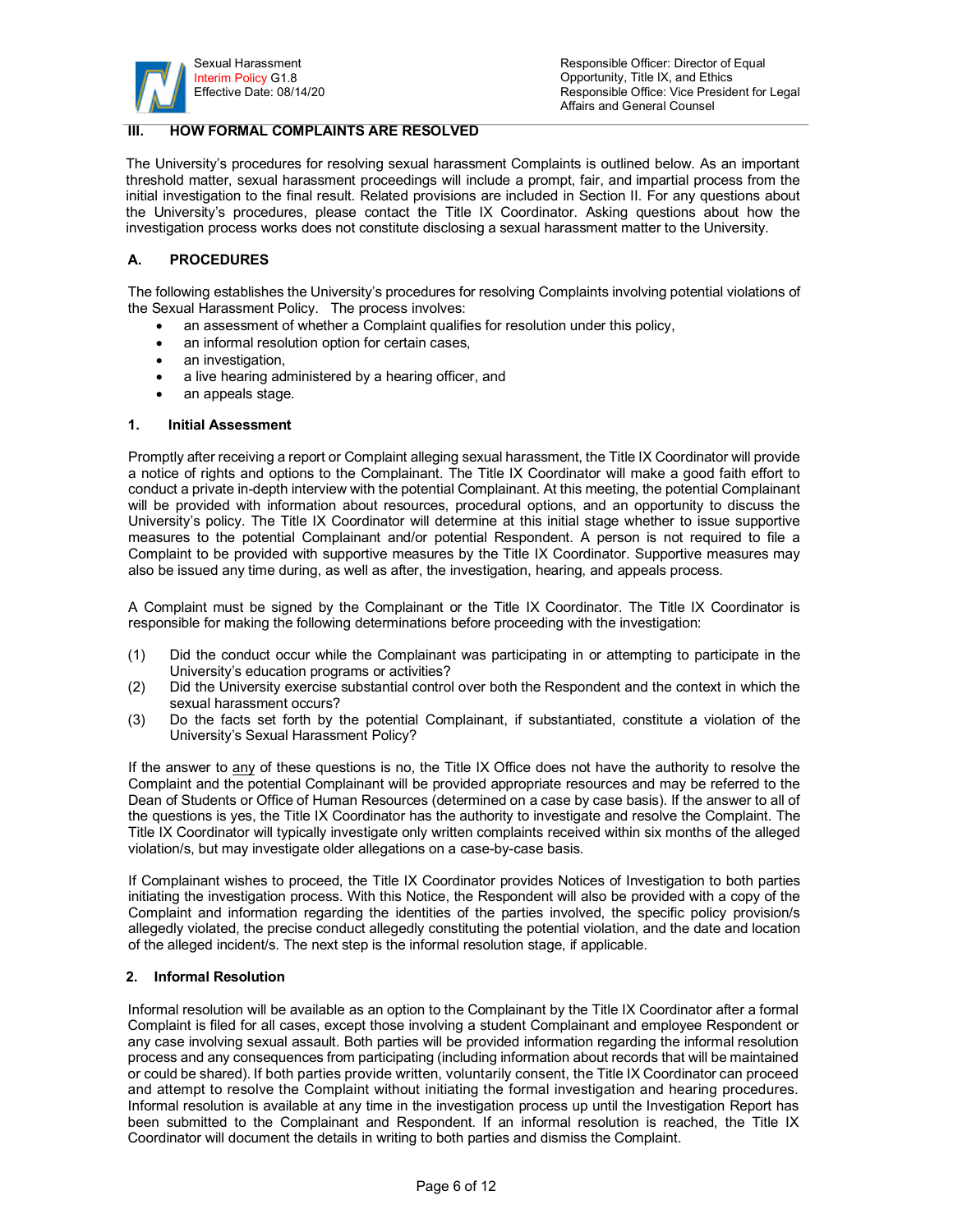

#### **3. Formal Investigation**

If the informal resolution process is not available, if it ends unsuccessfully, or if it is declined by one or both parties, the Formal Investigation stage will begin so long as the Complainant wishes to continue with the process. The Title IX Coordinator will serve as the Investigator in the Formal Investigation stage, unless a third-party is designated to conduct the investigation for good cause. The Title IX Coordinator will provide the Respondent 14 calendar days to respond in writing to the policy violation/s alleged in the Complaint. Respondent's Written Response must be timely delivered by email or written letter to the Title IX Coordinator and will be promptly shared with the Complainant. Any extension of time must be approved by the Title IX Coordinator.

The Title IX Coordinator's Formal Investigation will include interviewing the parties and relevant witnesses, and reviewing written statements, documents, records, and other communications as potential evidence. Students and employees are expected to cooperate with the investigation process, whether they are identified as a witness or as a Respondent in the process. Both the Complainant and Respondent are entitled to the following:

- The right to have an Advisor of their choice accompany them to any meeting or proceeding, including the subsequent hearing.
- The opportunity to identify and propose witnesses who can provide information about the alleged conduct at issue (excluding character witnesses).
- The opportunity to submit evidence for consideration.

In addition, the University:

- holds the burden of proof and the burden of gathering evidence in an investigation;
- may not use records made or maintained by medical or mental health professionals without a party's voluntary, written consent;
- may encourage the parties to keep the investigation as confidential as possible, but may not prohibit the parties from discussing the allegations with others on campus;
- will treat both parties and all witnesses respectfully during the investigation process;
- will presume the Respondent to be in compliance with the Sexual Harassment Policy unless and until the investigation, hearing, and appeal stages are completed and a policy violation is found; and
- will provide regular updates by the Title IX Coordinator to both the Complainant and Respondent throughout the investigation, hearing, and potential appeal process.

#### **4. Evidence Review**

Prior to completion of the Investigation Report, the Title IX Coordinator will provide the parties with an opportunity to inspect, review, and respond to evidence obtained during the investigation that is directly related to the allegations. The Title IX Coordinator will send the parties and each party's Advisor evidence for review in electronic format. Each party will be provided five business days from the date the evidence is sent to submit a written response to the Title IX Coordinator.

#### **5. Investigation Report**

The Title IX Coordinator will consider the evidence and any written responses to the evidence, and prepare the Investigation Report. The Investigation Report includes each of the following:

- the allegations of sexual harassment;
- a description of the procedural steps taken;
- findings of fact;
- conclusions regarding applying the policy to the facts;
- a statement with rationale detailing the result of each allegation; and
- an explanation of whether Respondent is found responsible for any policy violations.

In all stages of the process, the preponderance of the evidence standard (i.e., more likely than not) will be applied.

The Investigation Report will be submitted to the parties and the hearing officer. A hearing will be scheduled as promptly as possible. An Advisor for both The Complainant and Respondent is required for the hearing stage. Advisors will be provided by the University if needed by either or both parties for the hearing. Complainant and Respondent may use a different Advisor for the hearing than the one they used throughout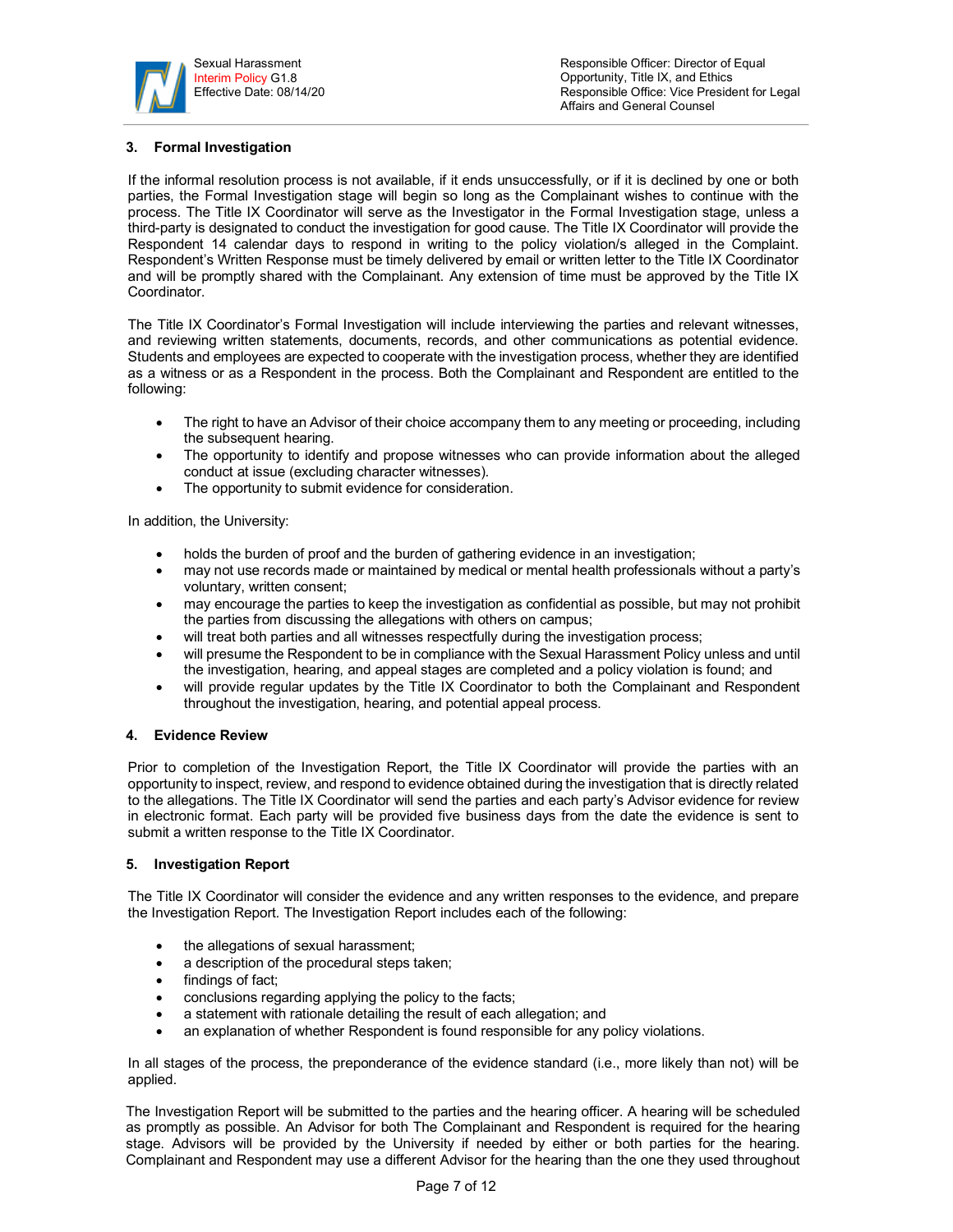

the investigation process. Requests for an Advisor are to be made in writing to the Title IX Coordinator at least seven calendar days before the scheduled hearing.

#### **6. Hearing**

A hearing officer (i.e., decision-maker) will be appointed for each case. The hearing officer will meet with the Title IX Coordinator prior to the hearing to address procedural matters. The role of the hearing officer is to review the information presented in the Investigation Report and to determine if the Respondent violated the University's Sexual Harassment Policy, and, if so, to determine appropriate remedial measures or sanctions. The hearing officer will manage the live hearing, which will take place at a University location. At the request of either party, the University will provide for the hearing to occur with the parties in separate rooms, with technology enabling the hearing officer to see and hear the party or witness answering. The audio or video tape begins recording at the start of the hearing.

The hearing will then proceed as follows:

- The hearing officer will explain how the hearing will proceed and address any questions.
- The hearing officer will permit the Complainant and the Respondent to each give an opening statement.
- The Title IX Officer or a designee will present a summary of the Investigation Report and explain the findings. Relevant questions and follow-up questions are permitted by the hearing officer and each party's Advisor, including questions regarding bias.
- The hearing officer and Respondent's Advisor will have the chance to ask questions of Complainant. Relevant questions and follow-up questions are permitted, including those challenging credibility.
- The hearing officer and Complainant's Advisor will have the chance to ask questions of Respondent. Relevant questions and follow-up questions are permitted, including those challenging credibility.
- The Complainant and the Respondent may not directly cross examine one another.
- Witnesses approved by the hearing officer will be available for questions. The hearing officer will permit each party's Advisor to ask any witnesses relevant questions and follow-up questions, including those challenging credibility.
- Before a Complainant, Respondent, Title IX Coordinator, or witness answers a question, the hearing officer must first determine whether the question is relevant and explain any decision to exclude a question as not relevant.
- The hearing officer will permit the Complainant and the Respondent to each give a closing statement.
- The hearing officer may order breaks as needed or upon requests from a party or witness during the hearing.

After these steps, the hearing is concluded and the audio or video tape will be turned off.

#### **7. Written Determination**

The hearing officer will prepare a **written determination** following the hearing and email it to the parties simultaneously. The written determination should be issued within seven business days and will include each of the following:

- the allegations of sexual harassment;
- a description of the procedural steps taken;
- findings of fact;
- conclusions regarding applying the policy to the facts;
- a statement with rationale detailing the result of each allegation;
- an explanation of whether Respondent is found responsible for any policy violations;
- a description of remedial measures and/or sanctions; and
- appeals instructions.

In all stages of the process, the preponderance of the evidence standard (i.e., more likely than not) will be applied.

#### **H. Appeals**

Complainants and Respondents each have the right to appeal the hearing officer's Written Determination and/or the remedial measures or sanctions. Appeals must be made in writing (via letter or email) to the appeals officer within 10 business days from the date of receiving the Written Determination. Each party has the right to receive a copy of the other party's appeal and respond. Five business days will be allowed to submit a written response to the appeals officer addressing the other party's appeal. Cross appeals (appeals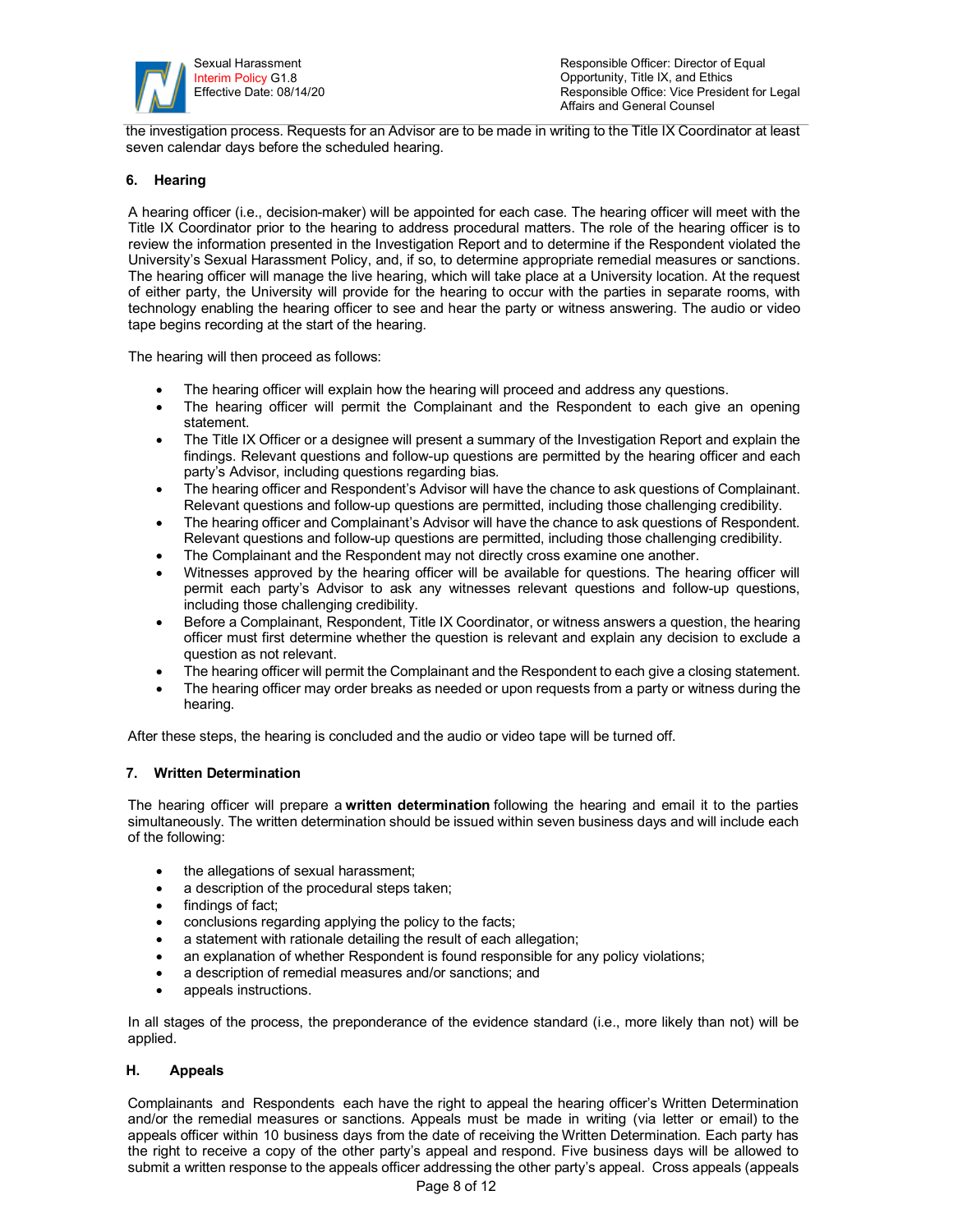

filed by both the Complainant and Respondent) are permitted.

The University official or designee receiving the appeal is referred to as the appeals officer. The following describes the assignment of appeals officers:

- For a case involving a student Complainant and student Respondent, the appeal will be made to the Vice President for Student Affairs or a designee.
- For a case involving an employee Complainant and employee Respondent, the appeal will be made to the Vice President for one of the areas in which the employee works or a designee, to be determined by the University on a case by case basis.
- For a case involving an employee Complainant and student Respondent, the appeal will be made to the Vice President for the area in which the employee works or a designee.
- For a case involving a student Complainant and employee Respondent, the appeal will be made to the Vice President for the area in which the employee works or a designee.
- For all additional cases, including those involving third-party Complainants, the University will appoint a Vice President or a designee.

The following grounds are the only allowable bases for appeals: (1) there is an alleged procedural irregularity that affected the outcome; (2) new evidence is available that could affect the outcome; or (3) the Title IX Coordinator, Investigator, or hearing officer had a conflict of interest or bias that affected the outcome.

The appeals officer's decision regarding the appeal will be issued in writing to the parties no more than 60 calendar days from receipt of the appeal request. If both parties appeal, the 60 calendar day deadline applies to each appeal separately. The appeals decision is final.

#### **I. RELATED PROVISIONS**

**Remedial Measures or Sanctions:** the imposition of remedial measures or sanctions, if recommended, will proceed in accordance with Illinois and federal statutes and relevant University policy, as well as applicable collective bargaining agreements, rules and regulations.

For employees (including student employees), the following may be imposed:

- verbal warning;
- written warning;
- advisory letter;
- monitoring:
- campus access restrictions;
- required educational and prevention training;
- No Contact Order; loss of University privileges;
- suspension with or without pay;
- probation;
- demotion;
- transfer;
- termination; and/or
- revocation of tenure or emeritus status.

For students, the following may be imposed:

- verbal warning;
- written warning;
- advisory letter;
- monitoring;
- campus access restrictions;
- residence hall suspension or expulsion;
- required educational and prevention training;
- No Contact Order:
- loss of University privileges;
- disciplinary suspension;
- expulsion; and/or
- degree revocation.

For applicants, visitors, and third parties, the University may impose sanctions including, but not limited to prohibition from entering campus or other actions to prevent contact with the person suffering an incident of sexual harassment. A finding of a sexual harassment policy violation against an individual who is not a member of the University community (*i.e*., not a student or employee) may result in sanctions ranging from a written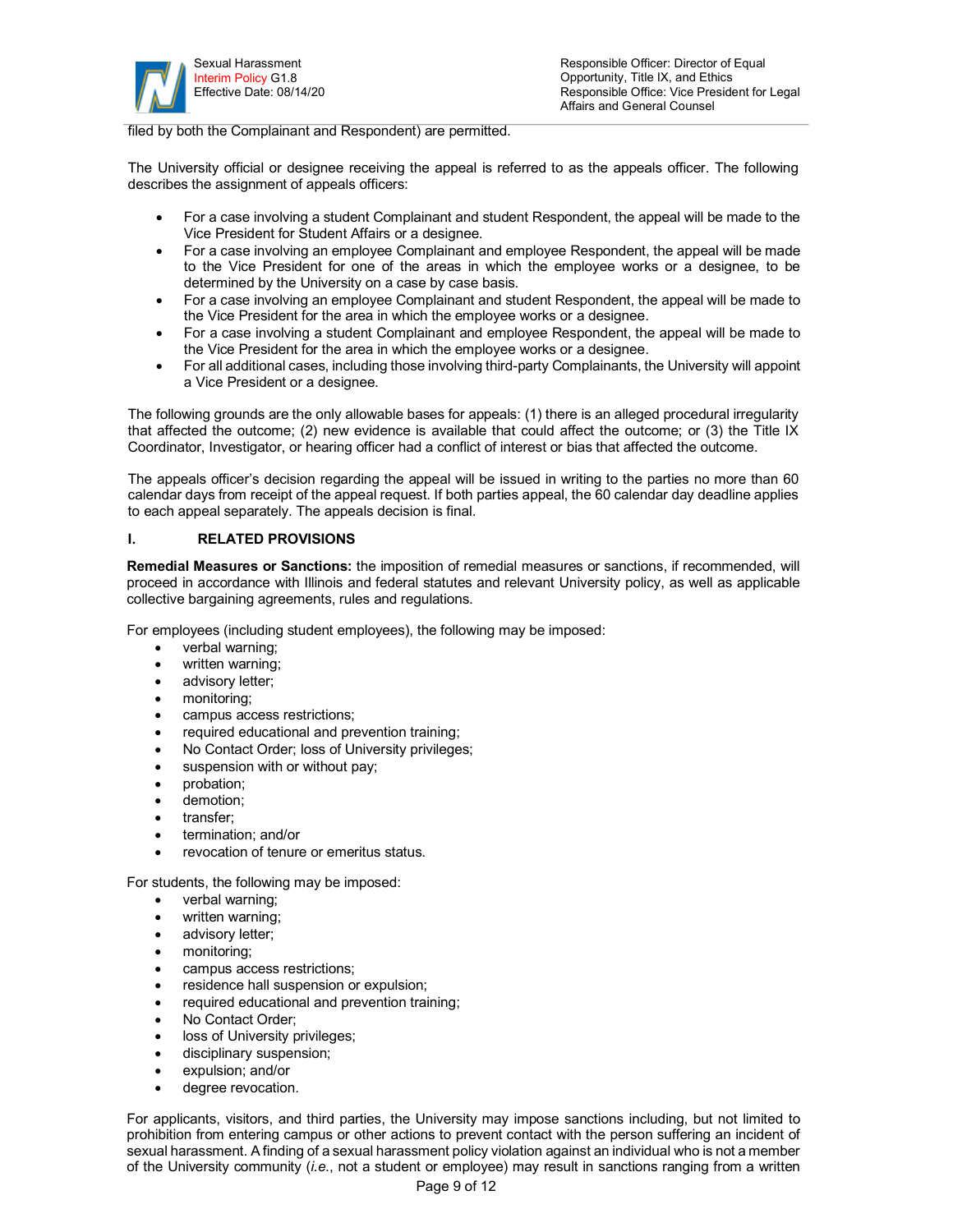

warning to being banned from any University property, activities and/or programs, including the termination of any business contract with the University.

These foregoing remedial measures and sanctions are separate and distinct from those available to local law enforcement authorities.

**Retaliation:** retaliatory action of any kind taken against a Complainant, Respondent or witness as a result of that person's participation in the above-referenced procedures is prohibited and will be evaluated for an internal investigation by the Title IX Office. Any retaliation concerns should be immediately shared with the Title IX Coordinator.

**Campus Safety:** students or employees may be removed from campus on an emergency basis prior to a Complaint being filed or the resolution of the investigation process described in the Guidelines section of this policy*.* The University must engage in an individualized safety and risk analysis. Specifically, the University must determine that an immediate threat to the physical health or safety of any student or other individual arising from the allegations of sexual harassment justifies the removal, and must provide the Respondent with written notice and an opportunity to challenge the decision immediately following removal. The challenge must be made in writing to the Title IX Coordinator, who will confer as needed with the Dean of Students and other University officials and issue a written decision to the Respondent within 48 hours or as soon as practicable. If the Respondent is an employee, the removal will be either paid or unpaid leave, determined by the Office of Human Resources in line with University rules and appropriate collective bargaining agreements.

**Sexual History/Rape Shield Protections:** questions and evidence about the Complainant's sexual predisposition or prior sexual behavior are not relevant during the investigation or hearing stage, unless such questions and evidence are offered to prove that someone other than the Respondent committed the conduct alleged by the Complainant, or if the questions and evidence concern specific incidents of the Complainant's prior sexual behavior with respect to the Respondent and are offered solely to prove consent.

**Records:** the University will maintain records relating to any investigation for seven years. This recordkeeping requirement includes, but is not limited to, the investigation report and evidence, the audio or hearing recording, the written determination and any remedial measures or sanctions, appeals materials, and information regarding informal resolutions. Note that these records may be subject to discovery in a civil or criminal case.

**Training of Title IX Officials:** the Title IX Coordinator, Investigator, and any University officials or third-parties who serve as hearing officers or appeals officers under this policy will receive annual training on Title IX. Information about the trainings and training materials will be posted on the **Title IX webpage** and regularly updated.

### **AUTHOR REFERENCE**

Title IX of the Education Amendments Act of 1972 (Title IX) Board of Trustees Governing Policies, Article II, Section 4 University Employees and Section 7 Students **University of Chicago Sexual Assault Policy** Northwestern University Policy on Sexual Misconduct

### **HISTORY**

08/14/2020: Converted to Interim Sexual Harassment Policy 03/05/2020: added definition of "visitor"

Policy Revision 10/18/2018

Administrative Memorandum No. 62 Equal Opportunity and Affirmative Action, General Policy Statement, Effective Dated 3/1/1999

Administrative Memorandum No. 63, Discrimination Grievance Procedure, Effective Dated 3/1/1999 Sexual Harassment policy E2.10, Effective Dated 5/17/2012, previously Administrative Memorandum No. 6 Policy on Sexual Harassment, Effective Dated 3/1/1999

### **APPENDIX**

Appendix A: Sexual Harassment Complaint Form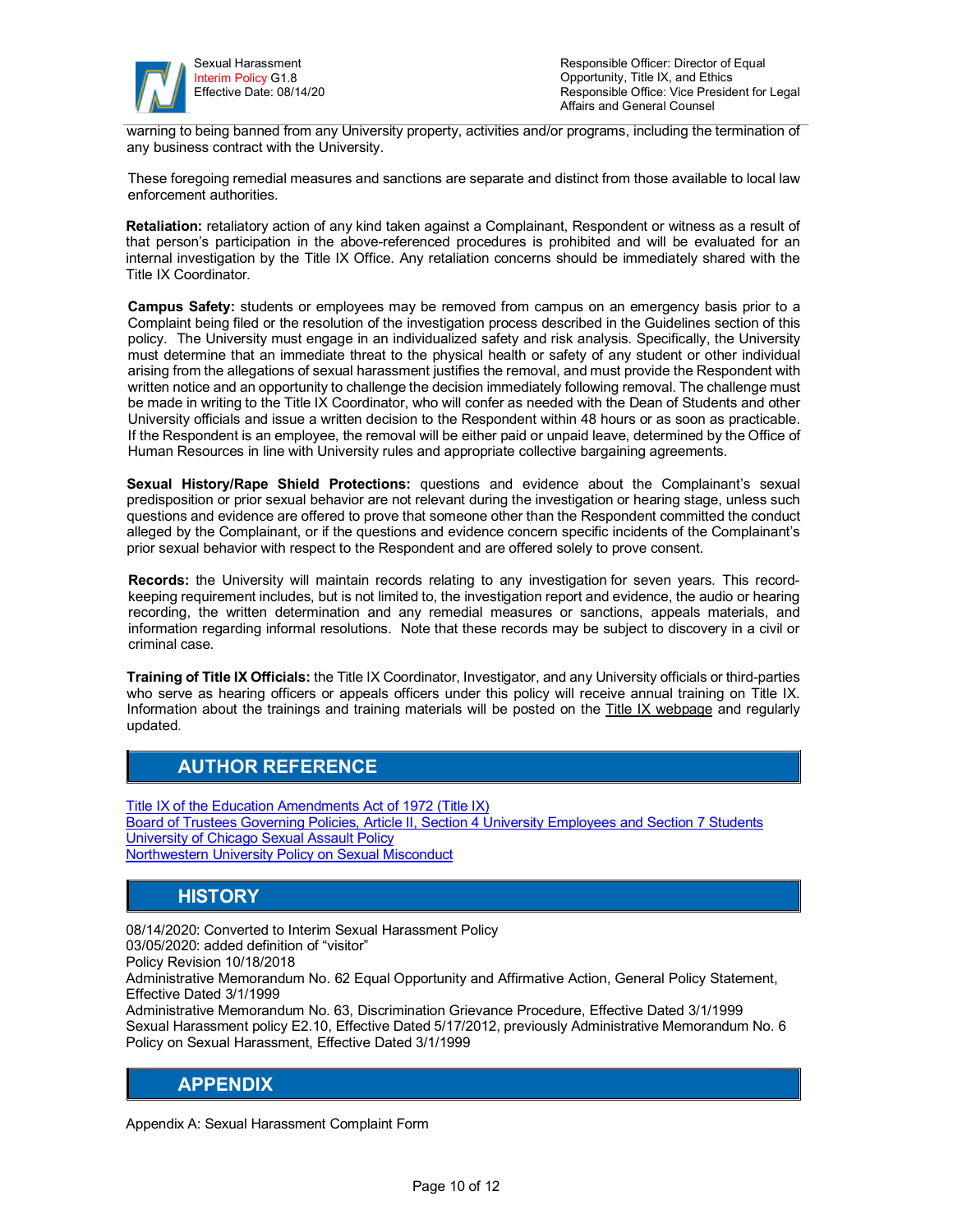

### **RELATED POLICIES AND OTHER INFORMATIONAL MATERIAL**

Equal Opportunity and Nondiscrimination Policy Notice of Rights and Options Nepotism and Personal Relationships Relationships between University Employees and Students

#### **CONTACT INFORMATION FOR RESOURCES**

#### **University Resources**

#### *Confidential*

Confidential Advisor (students): Rae Joyce Baguilat, (773) 442-4686, confidentialadvisor@neiu.edu Employee Assistance Program (employees): (773) 442-5202 University Ombuds (students and employees): (773) 442-4527 Student Counseling Services (students): (773) 442-4650 Student Health Services (students): (773) 442-5800

#### *Non-Confidential*

Title IX (students and employees): (773) 442-5412 Dean of Students (students): (773) 442-4610 Office of Human Resources: (773) 442-5200 Angelina Pedroso Center for Diversity and Intercultural Affairs (students): (773) 442-5449 Behavioral Concerns Team (students and employees): BCT@neiu.edu University Police (students and employees): (773) 442-4100 (non-emergency), (773) 442-5511 (emergency)

#### **Additional Resources (off campus and confidential)**

- Advocate Illinois Masonic Medical Center Crisis Line: (773) 296-5380 http://www.advocatehealth.com/immcourservices
- Center on Halsted (serving LGBTQA community): (773) 472-6469 http://www.centeronhalsted.org/resourcedirectory/
- Chicago Bar Association (legal services): 312-554-2000 http://www.chicagobar.org/AM/Template.cfm?Section=Need\_a\_Lawyer
- Chicago Rape Crisis Hotline (24 hours, referrals, information, and counseling): 888-293-2080 http://www.ywcachicago.org/site/c.fmJWKcOZJkI6G/b.8243031/k.F95D/Rape\_Crisis\_Hotline.htm
- Chicago Women's Health Center (gynecological care and counseling): (773) 935-6126 http://www.chicagowomenshealthcenter.org/
- Illinois Coalition Against Sexual Assault (counseling/education/advocacy): (773) 275-8340 http://www.icasa.org/crisisCenters.aspx?PageID=501
- Resilience (formerly Rape Victims Advocates) 312-443-9603 https://www.ourresilience.org/programsservices/
- LGBT Antiviolence Project (24 hours, referrals, information, and counseling): (773) 871-2273 (773) 871-2273 http://www.centeronhalsted.org/new\_website/EVA.html
- City of Chicago Division on Domestic Violence: (24 hours, referrals, information): 877-863-6338 http://www.cityofchicago.org/city/en/depts/fss/provdrs/dom\_violence.html
- National Suicide Prevention Lifeline: 1-800-273-TALK (8255), en Español 1-888-628-9454 http://www.suicidepreventionlifeline.org/

#### **Medical Facilities for Sexual Violence Cases**

The closest medical facilities where a medical forensic exam (*i.e.*, a "rape kit") can be conducted at no cost to the person who has experienced a sexual assault are as follows for each of Northeastern's locations:

- **Carruthers Center for Inner City Studies**, Mercy Hospital & Medical Center, 2525. S Michigan Ave., Chicago, IL 60616, 312-567-2000, http://www.mercy-chicago.org/emergency-medicine
- **Center for College Access and Success**, Northwestern Memorial Hospital, 250 E. Erie St., Chicago, IL 60611, 312-926-5188, http://emergency.nm.org/
- **El Centro**, Community First Medical Center, 5645 W. Addison St., Chicago, IL 60634, (773) 282- 7000, http://www.cfmedicalcenter.com/
- **Main Campus**, Swedish Covenant Hospital, 5145 N. California Ave., Chicago, IL 60625, (773) 878- 8200, http://www.swedishcovenant.org/contact-us